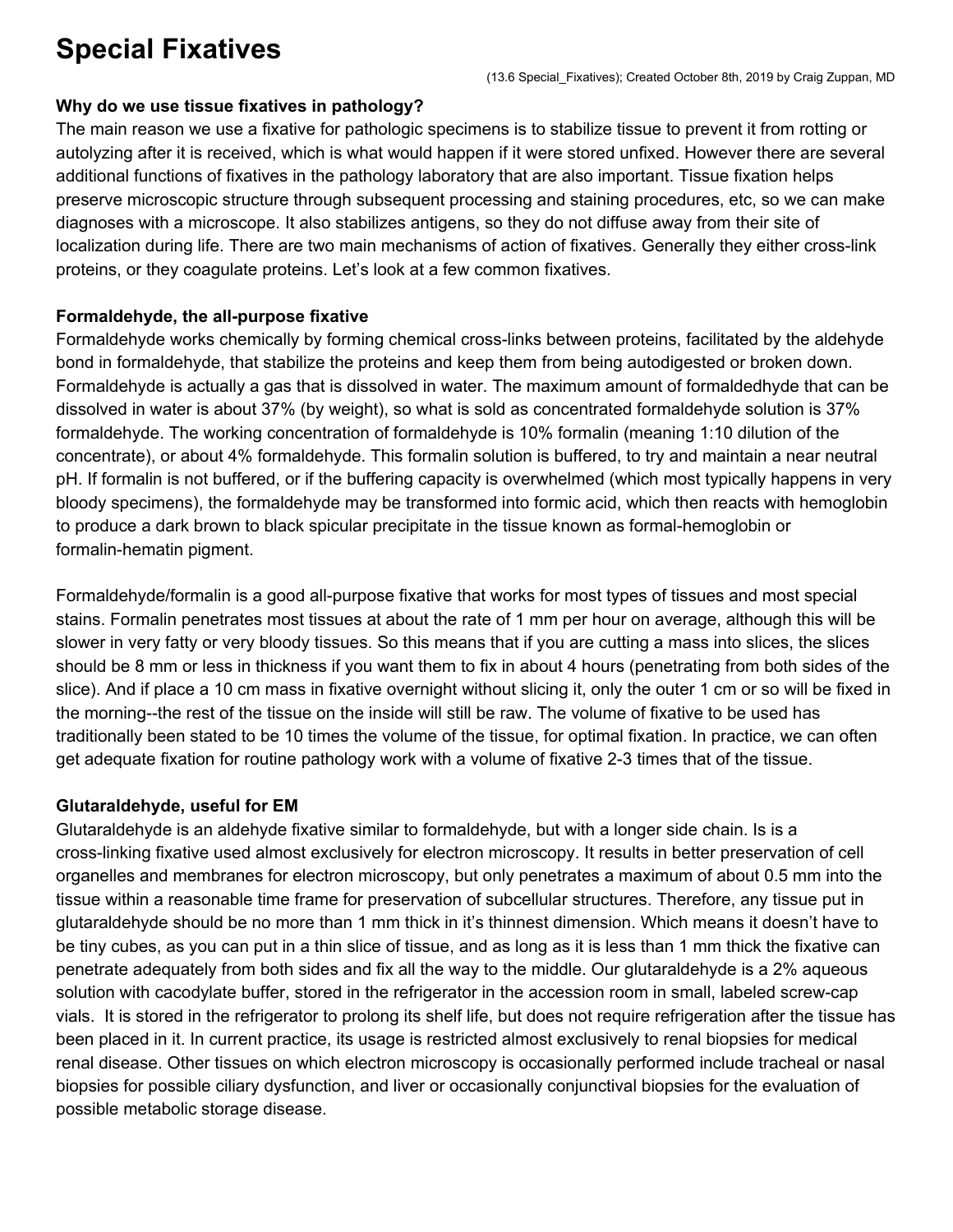## **Special Fixatives**

#### **Zeus or Michel's media, for immunofluorescence**

Zeus solution and Michel's media are similar, and both are very weak fixatives that serve to stabilize antigens for immunofluorescence study, without significantly altering them by cross-linking. They allow us to use antibodies to detect immunoglobulin and complement bound to tissue frozen sections, that would otherwise be destroyed by conventional formalin fixation and processing into paraffin blocks. Zeus or Michel's media will preserve these antigens for approximately **5-7 days maximum**, by which time the tissue must be retrieved from the solution, washed in buffer, and frozen in OCT as preparation for section for IF study. It is stored in the refrigerator to prolong its shelf life, but does not require refrigeration after the tissue has been placed in it.

It is used primarily for renal biopsies, but also has a role in the evaluation of immune-mediated blistering diseases of the skin, oral mucosa and conjunctiva. Although it works well for preserving and stabilizing immunoglobulin and complement in tissues, it is a poor fixative for preserving tissue structure. If you attempt light microscopic study or electron microscopy on tissue preserved in Zeus or Michel's media, the morphology is very poor and difficult to evaluate.

*Take care to read the label and not confuse Michel's media with glutaraldehyde solution*, as the screwcap bottles are very similar. If immunofluorescence study is wanted, the tissue is put in glutaraldehyde fixative, it will be worthless. Likewise, submission of tissue for EM in Michel's media will pretty much render it useless.

## **Bouin's fixative**

Bouin's fixative or solution is a mixed or compound fixative that is bright yellow and composed primarily of formaldehyde, picric acid and acetic acid, that was invented by a French biologist named Pol Bouin. It has a bright yellow color, imparted by the picric acid component. Aqueous Bouin's fixative was used for many years here for fixation of GI and liver biopsies, as it has both a cross-linking and a coagulative component to its fixation chemistry, that results in crisp cellular detail, and enhances some of its staining properties. However it is no longer used for those biopsies, as the coagulative component of its fixation makes it difficult to impossible to perform subsequent molecular genetic studies on the tissue block, if they turn out to be needed. It also makes EM impossible. The bright yellow color comes from the picric acid component.

Alcoholic Bouin's solution (in which the reagents are primarily dissolved in alcohol, rather than water) is still in use for fixation of medical renal biopsies, i.e., renal biopsies performed to evaluate for renal dysfunction rather than for tumors of the kidney. In this context it facilitates recognition of the finer details of glomerular and tubular structure in the kidney on the special stains used for evaluation of medical renal disease.

## **Alcohol**

Alcohol fixes tissue by dehydration and coagulation. It works fairly well for morphologic study of cytology specimens. Rarely it may be used for actual tissue biopsies if there is concern for preservation of glycogen or come crystals, but the tissue morphology is less well preserved than with formalin. Antigenic reactivity for immunohistochemical (IHC) staining is also different than that of formalin fixed tissue, so that one cannot use IHC protocols for alcohol fixed tissue without first validating them on alcohol fixed tissue. Alcohol should generally be avoided for tissue fixation, and even on cell blocks from cytology procedures, formalin is the preferred fixative.